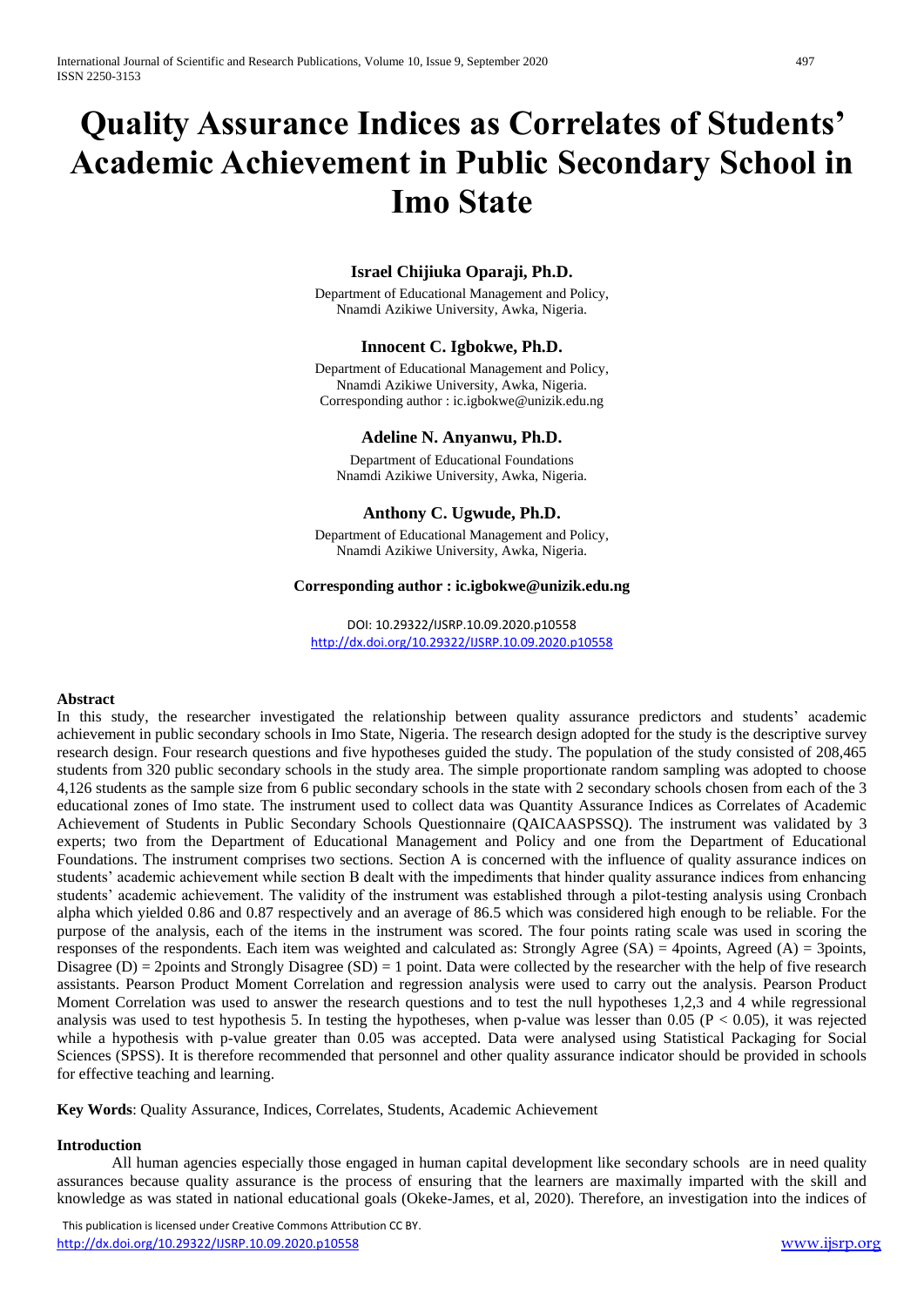quality assurance is a necessary and worthy task. They are the instruments that pattern job performance and quality service delivery in every organization (Kerka, 2003). Quality assurance indices are the indicators that are used to establish or enhance the performance of an acceptable standard of work (UNESCO, 2012).

The word quality indicates a high degree of goodness. It is a high standard of excellent service or work. It is a level of satisfaction that is associated with work done or service rendered (Gibson, 2007). Quality, according to NBTE (2014) is efficiencies of service that conform to the standards and good result demanded by clients. In business circles, quality can be taken to mean a sublime standard of service, job or product that has met the prescribed degree of excellence. In educational system, quality is the satisfaction of stakeholders such as parents, students, teachers and the general public that the teaching, training and learning offered including research work carried out by staff and students are of expected standard.

Quality assurance as a concept defines all planned and systematic actions or process necessary for providing sufficient confidence to managers and clients that the products or services being offered will satisfy the required or specific requirements for quality use. It is a process of ensuring that controlled mechanisms are working to maintain and enhance standard (Edumark, 2016).

In the school system, quality assurance is the totality of the system's resources and information devoted to setting up, maintaining and improving the quality and standard of teaching, mentoring and monitoring, research and services to the public. Mensah (2009) stated that quality assurance also involves the evaluation of a system or a school and its operations against certain prescribed standards for self-assurance that control devices are working to make output or result correspond to set objectives. Within the context of teaching and learning, quality assurance means that the process of ensuring that practices and procedures or actions intended to enhance quality and excellence in the key areas of classroom lesson delivery and test administration are complied with.

At the level of educational administration and planning designed to guarantee improved students' academic achievement, quality assurance indices imply all the efforts being made by government, non-educational agencies, education planners and school authorities to provide quality education. It is the provision of tools that can be used to establish confidence that activities which centre on knowledge articulation and transformation of students are carried out with optimum standards in school. It therefore speaks of the provisions and effectiveness of methods that ensure quality teaching and mentorship in school (Edumark, 2016).

These provisions are funding, personnel, facilities, motivation, and supervision. The issue of funding is concerned with the money that is used to run the school. Education as a social and essential service cannot run without money. It is money that is used to pay staff and procure facilities for both staff and students to use in school (Coornson, 2008). As a matter of fact, Whitehead (2006) asserted that whatever that is available in a school in terms of science equipment, libraries, buildings and other accessories to learning is a direct function of the amount of money made available to the school. Money is given to school in the form of grants through the state or national budgetary allocation to education. It is however unfortunate that budgetary allocation to education in Nigeria is low and Imo State is not an exception and this is in spite of the directions of UNESCO in that regard.

UNESCO (2008) stipulated that 26 percentage of annual budget of developing countries should be allocated to education and the reason for this is not far-fetched. Education is fundamental to the development of a think-tank of any nation. So, any nation that places high premium on human capital development and must have a sustainable welfare and infrastructural development should pay special attention to education and invest money on it.

The idea of personnel refers to the people that make up the staff of an organization or school. Their recruitment, selection, placement, appraisal and development are fundamentally the duty of the ministry and the school authority (Edumark, 2016). Personnel involve people and the whole duty of planning, organizing and controlling can be seen as objective tasks that are assigned and carried out by people in the school. Thus, every event in the school setting revolves around people (Dickson, 2009).

Therefore, the provision of adequate personnel in a school is corollary to quality job performance. Adequacy here means recruiting and posting trained and qualified teachers in their right numbers to schools. Cornel (2007) stated that teachers are the ones that implement the curriculum as they teach the students in their normal work. They are part of policy planners and they are the ones that implement school rules and regulations. They ensure that deviants within the students' community are disciplined in order to enforce obedience or compliance to school rules and regulations.

The provision of facilities in a school is a major effort at making the school system to work (Hagfiz, 2006). Facilities constitute a unique aspect of quality assurance indices. They are service equipment in the laboratory, equipped school libraries, spacious classrooms for students, offices for the principal and every other staff, resource materials for teachers, fans, air conditioners and even computers and cabinets that help to make work easy. In fact, Longe (2007) stated that facilities make up the infrastructures in the school. Longe further stated that these facilities need to be adequately provided in the school if teaching and learning must go on effectively.

Motivation is what makes people behave or act the way they do. It is a matter of perception which makes a worker express his needs and the satisfaction that elicits commitment from him (Simon, 2007). Motivation is defined by Edumark (2008) as the provision of money and material fillips that satisfy the emotional and psychological needs of a worker. The extent to which workers behave, depends on the degree to which their needs have been provided for. Simon (2007) pointed out that in motivation, the overriding consideration is that workers especially teachers in the school system contribute their goals to the growth of the organization in return for the inducement the organization or the school offers them.

According to Walter (2006), workers sustain their membership of an organization when their activities result in the realization of the organizational set goals and contribute directly or indirectly to the achievement of their individual goals. The process of motivation is initiated by the conscious or unconscious recognition and effort to satisfy the needs of workers. Supervision involves the presence of a superior officer in the work place, looking out for the performance of the junior workers. It is the process of inspecting what is done to know if performance is in line with what is expected to be done (Elymer, 2008).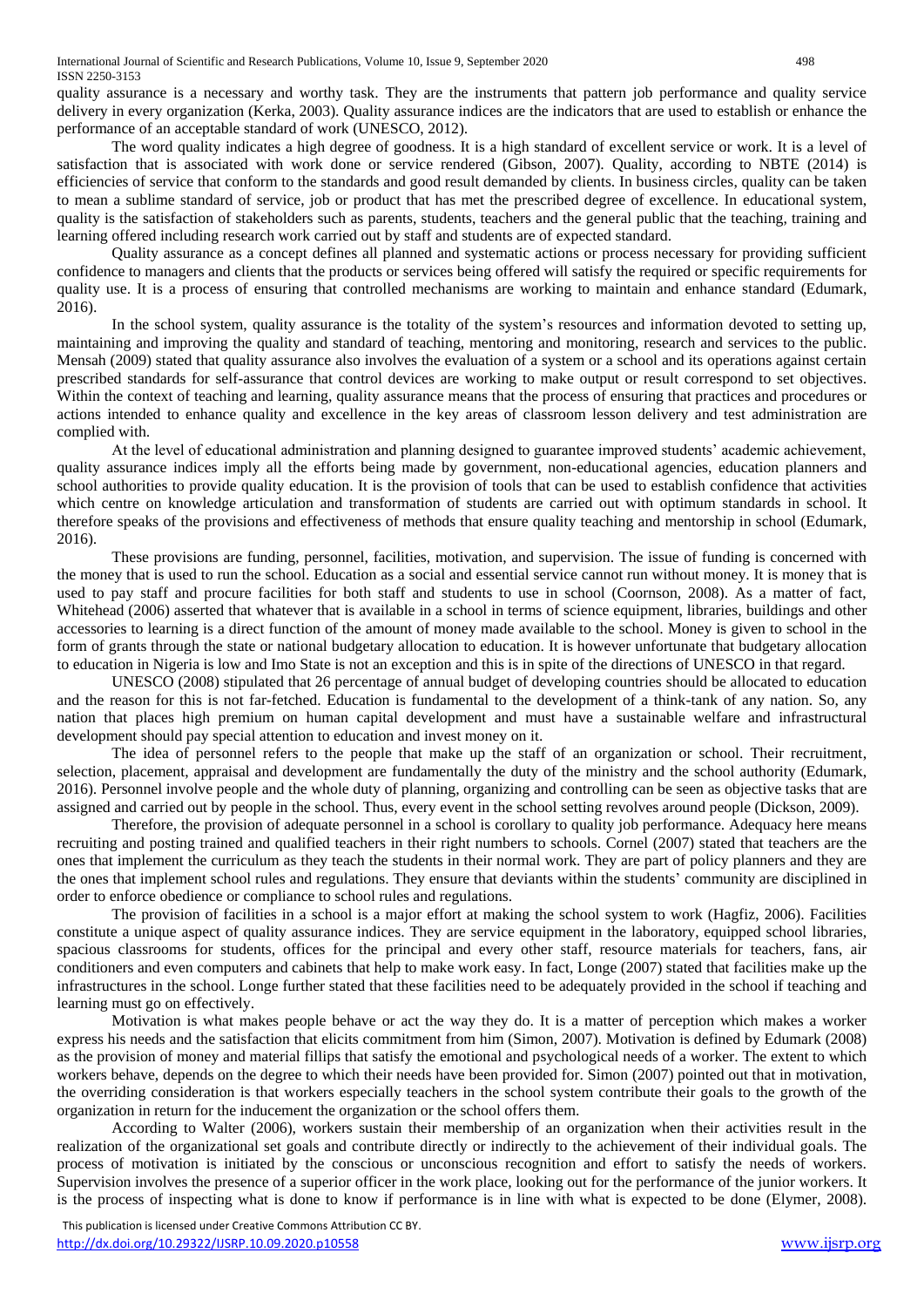Combi (2006), states that it is the assessment of work technology or instrument used to do the work and the results of work done to ascertain whether it conforms to job design and expected outcome. In the school system, there is a strong system of constant supervision of workers and operatives (Lutan, 2006). The advantages of this cannot be over-emphasised. It reduces waste of materials and makes the younger teaching and non-teaching staff to be more committed to their jobs knowing that their departmental heads and other senior colleagues are monitoring them.

Academic achievement refers to the performance, result or outcome of learning and test conducted in a term or school year. Academic achievement can be said to be the knowledge attained or degree of competence in school assignments and activities. The poor or low level of academic achievement in school makes the provision of quality assurance indicators very necessary. It has been argued that the students' ability to study independently, the school climate and parents' ability to monitor the academic work of their children account for the performance of the students more than the provision of quality assurance indicators.

Kroma (2009) however, stated that the availability of quality assurance indicators in their right quantity and quality facilitates the independent study and research of students. The idea of quality assurance is not a novel. The history could be traced to the world war II when ammunition was inspected and tested. Most of the guns used in the war were discovered to be defective after the war. This according to Edumark (2016) accounted for why they were not maximally used. Today, quality assurance systems emphasize dictating or identify errors or defects before going into final production. In the school system, it is checking leakages and closing defective outlets in teaching and learning in order to attract and sustain the confidence of stakeholders in the educational system. It is a mechanism of ensuring an improved students' academic achievement at the end of the school year.

# **Statement of the Problem**

The purpose of this study is to investigate the impact of quality assurance indices on the academic achievement of students in public secondary schools in Imo state. Quality assurance indices are the totality of resources, human and material that ate devoted to the setting up, maintaining and improving the quality and standards of teaching, research and other services tendered to students in the school.

It involves problem identification, system evaluation and operational editing in a school in order to ensure that teaching and learning are of acceptable quality and standards. It is believed that if quality assurance indicators are adequately provided in the school, and teachers adopt the right pedagogy, there will be an enhanced students' academic achievement.

However, in Imo state, the academic achievement of students has persistently been low (WAEC Chief Examiners' Report, 2017). In addition to this, there seem to be the dearth of empirical studies on the effects of quality assurance indices on the academic achievement of students in public secondary schools. This accounts for why this study is directed to investigate quality assurance indices as correlates of students' academic achievement in public secondary schools in Imo State, Nigeria.

# **Purpose of the Study**

The purpose of the study was to ascertain the relationship between quality assurance indices and academic performance of students in public secondary schools in Imo state. Specifically, the study investigated;

- 1. The relationship between availability of personnel and academic achievement of students in public secondary schools in Imo state.
- 2. The relationship between availability of facilities and academic achievement of students in public secondary schools in Imo state.
- 3. The relationship between teacher motivation and academic achievement of students in public secondary schools in Imo state.
- 4. The relationship between instructional supervision and academic achievement of students in public secondary schools in Imo state.

# **Research Question**

The study is guided by the following research questions.

- 1. What is the relationship between availability of personnel and academic achievement of students in public secondary schools in Imo state?
- 2. What is the relationship between availability of facilities and academic achievement of students in public secondary schools in Imo state?
- 3. What is the relationship between teacher motivation and academic achievement of students in public secondary schools in Imo state?
- 4. What is the relationship between instructional supervision and academic achievement of students in public secondary schools in Imo state?

# **Hypotheses**

The following hypotheses have been adopted to aid the study

- 1. There is no significant relationship between availability of personnel and academic achievement of students in public secondary schools in Imo state.
- 2. There is no significant relationship availability of facilities and academic achievement of students in public secondary schools in Imo state.
- 3. There is no significant relationship between teacher motivation and academic achievement of students in public secondary schools in Imo state.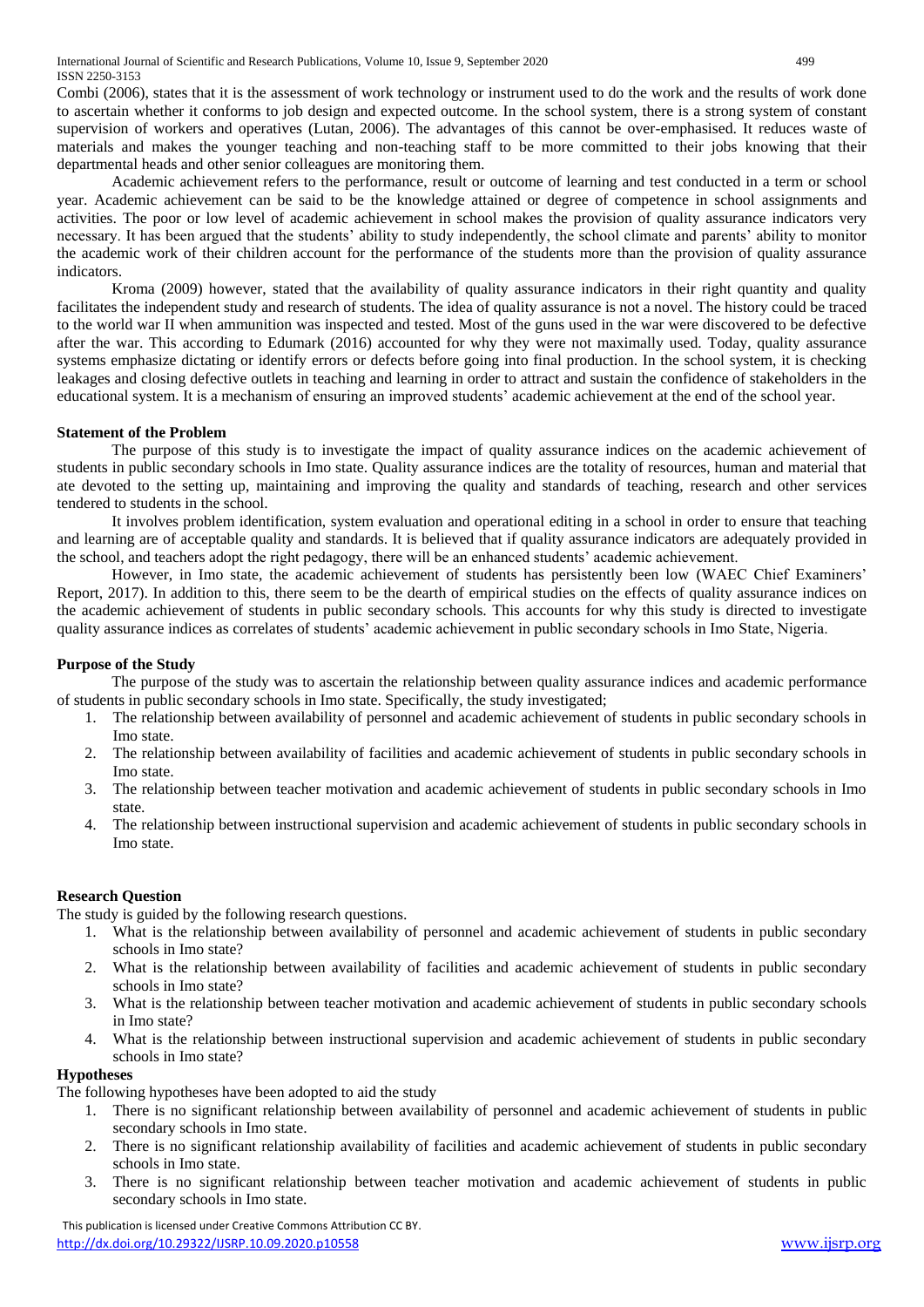International Journal of Scientific and Research Publications, Volume 10, Issue 9, September 2020 500 ISSN 2250-3153

- 4. There is no instructional supervision and academic achievement of students in public secondary schools in Imo state.
- 5. There is no significant combined relationship between availability of personnel, availability of facilities, teacher motivation and instructional supervision and academic achievement of students in public secondary schools in Imo state.

#### **Method**

The study investigated quality assurance indices as correlates of academic achievement of students in public secondary schools in Imo state. The study adopted correlation research design. Four research questions and five null hypotheses guided the study. The population of the study consisted of 208, 465 students from 320 public secondary schools in the study area. The simple proportionate random sampling was adopted or used to choose 4,126 students from 6 public secondary schools in the state with 2 secondary schools chosen from each of the 3 educational zones of Imo state.

The instrument used for data collection was Quality Assurance Indices as Correlates of Academic Achievement of Students in Public Secondary Schools Questionnaire (QAICAASPSSQ). The instrument for the study was validated by three experts, two from the Department of Educational Management and Policy and one from the Department of Educational Foundations. The instrument consists of two sections. Section A is concerned with the influence of quality assurance indices on students' academic achievement while section B has to do with the impediments that hinder quality assurance indices from enhancing students' academic achievement.

The validity of the instrument was established through a pilot-testing and analysis using Cronbach alpha which yielded 0.86 and 0.87 respectively and an average of 86.5 which was considered high enough to be reliable. For the purpose of the analysis, each of the items in the instrument was scored. The four-rating scale was used in scoring the responses of the respondents. Each item was weighted and calculated as; Strongly Agreed  $(S_A) = 4$ points, Agreed  $(A) = 3$  points, Disagree  $(D) =$ 2points and Strongly Disagree (SD) = 1point.

Data were collected by the researcher with the help of five research assistants. Pearson product moment correlation and regression analysis were used to carry out the analysis. Pearson product moment correlation was used to answer research questions and to test null hypotheses 1, 2, 3 and 4 while regression analysis was used in testing hypothesis 5. In testing the hypotheses, any hypothesis with p-value lesser than 0.05 (p< 0.05) was rejected while a hypothesis with p-value greater than 0.05 was accepted. Data were analysed using Statistical Package for Social Science (SPSS).

#### **Results**

## **Research Question 1**

What is the relationship between availability of personnel and academic achievement of students in public secondary schools in Imo state?

**Table 1: Pearson correlation co-efficient of availability of personnel and students' academic achievement**

| <b>Variables</b>                 | N     | $\mathbf{X}$ | SD   | $\mathbf{r}$ | Relationship                 |
|----------------------------------|-------|--------------|------|--------------|------------------------------|
| <b>Availability of Personnel</b> |       | 3.94         | 0.68 |              |                              |
|                                  | 4.113 |              |      | 0.82         | Strong positive relationship |
| Students' Academic Achievement   |       | 3.65         | 0.96 |              |                              |

Table I indicates a correlation index of 0.83 showing a strong positive relationship between the availability of personnel and students' academic achievement. This means that availability of teaching and non-teaching personnel in schools enhances academic achievement of students.

# **Research Question 2**

What is the relationship between availability of facilities and academic achievement of students in public secondary schools in Imo state?

# **Table 2: Pearson correlation co-efficient of availability of facilities and students' academic achievement**

| <b>Variables</b>                  |       |      | <b>SD</b> |      | <b>Relationship</b>          |
|-----------------------------------|-------|------|-----------|------|------------------------------|
| <b>Availability of Facilities</b> |       | 3.79 | 0.71      |      |                              |
|                                   | 4.113 |      |           | 0.85 | Strong positive relationship |
| Students' Academic Achievement    |       | 3.53 | 0.83      |      |                              |

Table 2 shows a Pearson's coefficient (r) of 0.85 which indicates a strong positive relationship between availability of facilities and students' academic achievement. This means that the provision of facilities in schools enhances students' learning and academic achievement.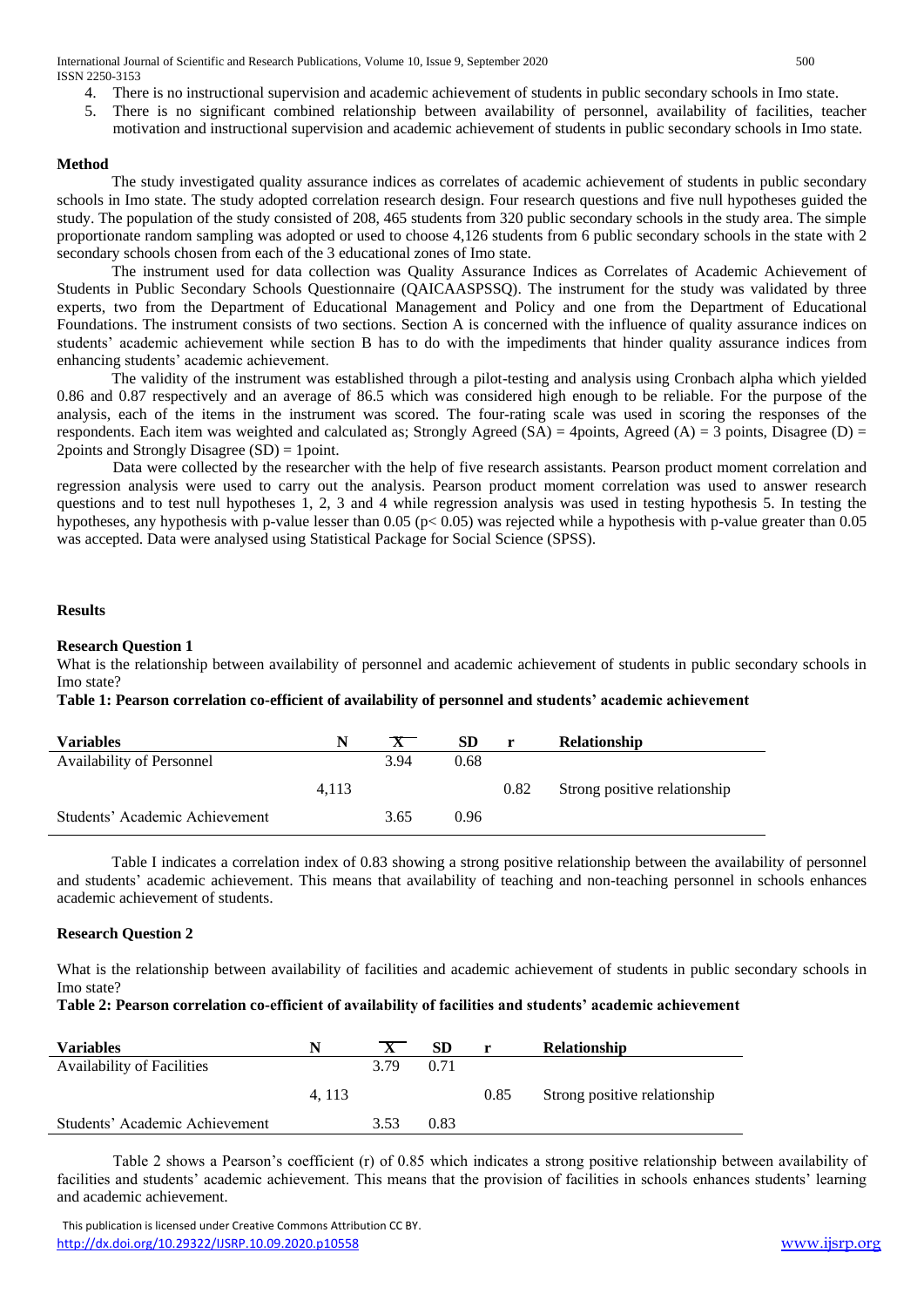#### **Research Question 3**

What is the relationship between teacher motivation and academic achievement of students in public secondary schools in Imo state?

#### **Table 3: Pearson correlation co-efficient of teachers motivation and students' academic achievement**

| <b>Variables</b>               | N     | $\mathbf{X}$ | <b>SD</b> |      | <b>Relationship</b>          |
|--------------------------------|-------|--------------|-----------|------|------------------------------|
| <b>Teachers Motivation</b>     |       | 3.19         | 0.59      |      |                              |
|                                | 4.113 |              |           | 0.91 | Strong positive relationship |
| Students' Academic Achievement |       | 2.82         | 0.85      |      |                              |
|                                |       |              |           |      |                              |

Table 3 shows a Pearson's coefficient (r) of 0.91 which indicates a strong positive relationship between teachers motivation and students' academic achievement. This means that the motivation of teachers enhances students' academic achievement in secondary schools.

#### **Research Questions 4**

What is the relationship between instructional supervision and academic achievement of students in public secondary schools in Imo state?

#### **Table 4: Pearson correlation co-efficient between instructional supervision and students' academic achievement**

| <b>Variables</b>                 |       |      | <b>SD</b> | r    | <b>Relationship</b>          |
|----------------------------------|-------|------|-----------|------|------------------------------|
| <b>Instructional Supervision</b> |       | 3.67 | 0.77      |      |                              |
|                                  | 4.113 |      |           | 0.81 | Strong positive relationship |
| Students' Academic Achievement   |       | 3.52 | 09، ۱     |      |                              |

Table 4 shows a Pearson's coefficient (r) of 0.81 which indicates a strong positive relationship between instructional supervision and students' academic achievement. This means that effectiveness of instructional surpervision in secondary schools enhances students' academic achievement.

# **Testing of Hypotheses**

#### **Hypothesis 1**

There is no significant relationship between availability of personnel and academic achievement of students in public secondary schools in Imo state.

# **Table 5: Pearson product moment correlation analysis of relationship availability of personnel and students' academic achievement**

|       | cal. r | df | <b>P-value</b> | <b>Remarks</b> |  |
|-------|--------|----|----------------|----------------|--|
| 4,113 | 0.81   |    | 0.01           | Significant    |  |

Table 5 shows that at 0.05 level of significance and 4,111 degree of freedom, the p-value is 0.01. Since the p-value of 0.01 is less than the alpha level (p-value =  $0.01 < 0.05$ ), the null hypothesis is rejected. This means that there is a significant relationship between availability of personnel and academic achievement of students in public secondary schools in Imo state.

# **Hypothesis 2**

There is no significant relationship availability of facilities and academic achievement of students in public secondary schools in Imo state.

#### **Table 6: Pearson product moment correlation analysis of relationship availability of facilities and students' academic achievement**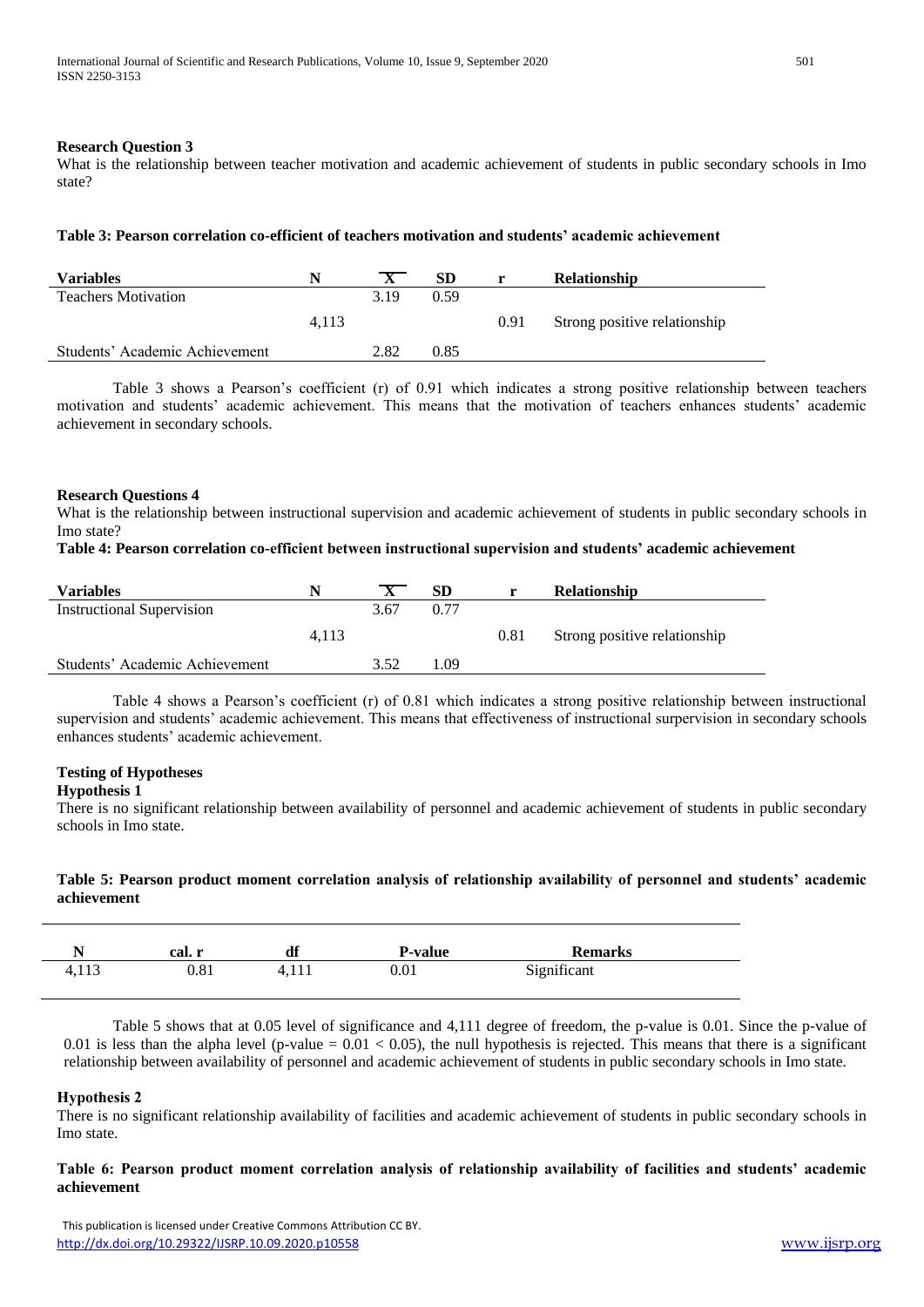|       | cal. .<br><b>IN</b> | df    | <b>P-value</b> | <b>Remarks</b> |  |
|-------|---------------------|-------|----------------|----------------|--|
| 4,113 | 0.85                | 4,111 | 0.04           | Significant    |  |

Table 6 shows that at 0.05 level of significance and 4,111 degree of freedom, the p-value is 0.04. Since the p-value of 0.04 is less than the alpha level (p-value =  $0.04 < 0.05$ ), the null hypothesis is rejected. This means that there is a significant relationship between availability of facilities and academic achievement of students in public secondary schools in Imo state.

## **Hypothesis 3**

There is no significant relationship between teacher motivation and academic achievement of students in public secondary schools in Imo state.

**Table 7: Pearson product moment correlation analysis of relationship between teachers motivation and students' academic achievement**

|       | cal. r | df       | <b>P-value</b> | <b>Remarks</b> |  |
|-------|--------|----------|----------------|----------------|--|
| 4,113 | 0.91   | 7. I I I | $0.00\,$       | Significant    |  |

Table 7 indicate that at 0.05 level of significance and 4,111 degree of freedom, the p-value is 0.04. Since the p-value of 0.00 is less than the alpha level (p-value  $= 0.00 < 0.05$ ), the null hypothesis is rejected. This means that there is a significant relationship between teacher motivation and academic achievement of students in public secondary schools in Imo state.

#### **Hypothesis 4**

There is no instructional supervision and academic achievement of students in public secondary schools in Imo state. **Table 8: Pearson product moment correlation analysis of relationship instructional supervision and students' academic achievement**

|       | cal. r     | df       | <b>P-value</b> | <b>Remarks</b> |  |
|-------|------------|----------|----------------|----------------|--|
| 4,113 | $\rm 0.81$ | 1. I I I | $_{0.02}$      | Significant    |  |

Table 8 shows that at 0.05 level of significance and 4,111 degree of freedom, the p-value is 0.02. Since the p-value of 0.02 is less than the alpha level (p-value =  $0.02 < 0.05$ ), the null hypothesis is rejected. This means that there is a significant relationship between instructional supervision and academic achievement of students in public secondary schools in Imo state.

# **Hypothesis 5**

There is no significant combined relationship between availability of personnel, availability of facilities, teacher motivation and instructional supervision and academic achievement of students in public secondary schools in Imo state.

**Table 9: Regression analysis on the combined relationship of the predictor variables on students' academic achievement**

| $\mathbf N$ | R | <b>R</b> Square | Adjusted<br><b>R</b> Square | $\frac{6}{9}$ | Cal. F |       | df   | <b>P-value</b> | <b>Remarks</b> |
|-------------|---|-----------------|-----------------------------|---------------|--------|-------|------|----------------|----------------|
| 4,113 0.097 |   | 0.009           | 0.008                       | 0.8           | 8.50   | 4,111 | 0.00 | Significant    |                |

Table 9 shows that with R Square Adjusted of 0.008 which means that the relationship between availability of personnel, availability of facilities, teacher motivation and instructional supervision jointly contribute 0.8 percent of students' academic achievement. Also, at 0.05 level of significance, 2 df numerator and 4,111 df denominator the calculated F8.50 with P-value 0.00, the null hypothesis is rejected. This means that there is a significant combined relationship between the predictor variables and academic achievement of students in public secondary schools in Imo state.

#### **Discussion**

The findings of the study as contained in Table 1 showed that there is a strong positive relationship between availability of personnel and students' academic achievement. This suggests that the availability of teaching and non-teaching personnel in their right quality and number enhances the academic achievement of students. However, the case of the schools in the study area is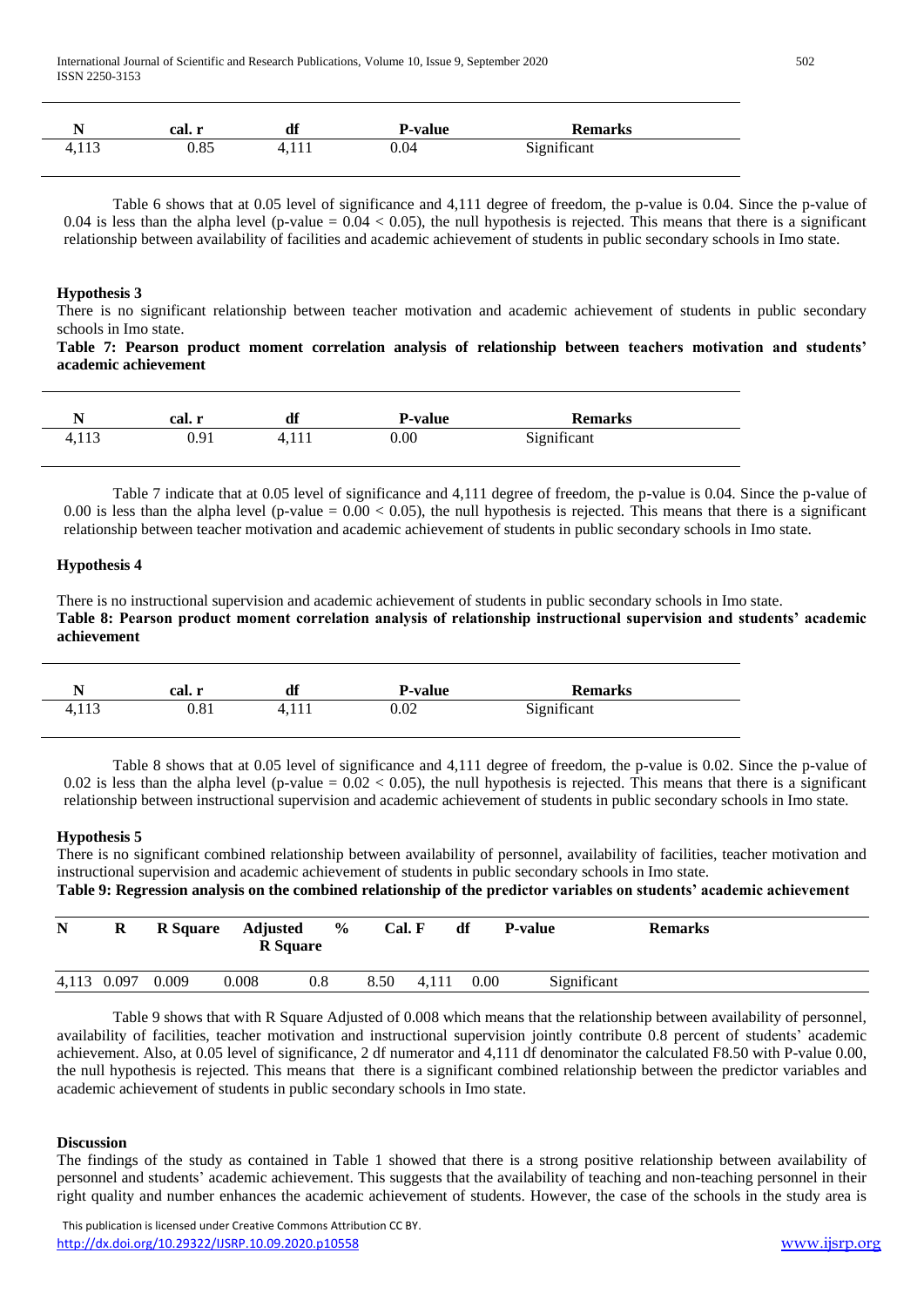different. There is shortage of personnel especially the teaching staff and this accounts for the poor performance of students in examination (WAEC Examiners Report, 2017).

In table 2, the finding indicated that there is a strong positive relationship between availability of facilities and students' academic achievement. This presupposes that the more facilities are available, the higher the academic achievement of students. This is in agreement with the submissions of Longe (2007). Facilities in public secondary schools in Imo State are always inadequate and this is due to the ever-increasing students' enrolment in schools.

In table 3, it could be seen that there is a strong positive relationship between motivation and students' academic achievement. Motivation here represents all forms of incentives given to teachers to encourage them do their work well. It ranges from in-service training arranged in the form of workshop or seminar to prompt payment of teachers' salaries and promotion of teachers as and when due (Eaton, 2005).

However, in Imo state, teachers' promotion to the next rank is irregular while their salaries are always delayed. This according to Edumark (2016) affects teachers' productivity and discourages their initiativeness.

In table 4, the finding showed that there is a strong positive relationship between instructional supervision and students' academic achievement. This means that academic achievement of students is enhanced if their academic works are monitored and they are mentored on what to do from time to time.

Cumulatively, the findings of the study revealed that there is a high or strong positive relationship between the correlate or predictor variables with students' academic achievement.

# **Conclusion**

The findings of this study indicated that there is a strong positive relationship between quality assurance indicators and students' academic achievement (Mensah, 2009). It would however be agreed as Kroma (2009) puts it that if these quality assurance predictors are not provided in their correct quantity and quality, students' academic achievement will drop.

# **Recommendation**

Based on the above findings, the following recommendations are made;

- 1. Government should recruit and send teaching and non-teaching staff to schools in their number and quality.
- 2. Government should provide enough facilities to schools to facilitate teaching and learning. The Parent-Teacher Association should assist government in the provision of desks, books and even construct classroom blocks to assist the government provide the facilities required for learning in schools.
- 3. Motivation of staff is important in making the staff do their work diligently. Teachers in schools should be promptly paid their salaries and promoted in their due time. This will increase their commitment and make them happy doing their job.
- 4. Instructional supervision of students as they go about their academic activities should be intensive. Teaching job includes mentorship which covers guidance and counselling. Quality time should be adopted to mentorship in school as it helps to provide direction to students.
- 5. Finally, it is essential to note that as good as the quality assurance indicators could be, money or funding remains the only means of making them available in schools. It is hereby recommended that government should increase its funding of schools with good monetary allocation to schools.

#### **References**

Combi, M. (2006). *Learn and work: A journal of stress management* Oxford University Press.

Coomson, J. (2008). Organizational Management in an age of globilization Issues and Prospects. Oxford University Press.

Cornel, E. (2007). Crisis Management in the industry: A Handbook for managers. Oxford University Press.

Dickson, T. (2009). The essence of Quality Assurance in School; Cambridge University Press.

Edumark (2016). Quality Assurance Indices and Academic Performance of Students. Edumark publication Ltd.

Elymer, F. (2008). Work pattern and standards; Vol 1(3), 126 -134 Columbia University, press.

Gibson, T.A. (2007). Personnel Management: Issues and Concepts: Oxford University Press.

Hagfiz, V. (2006). Tips and Tactics on conflict management in the work place[: www.businesssuccessful.net](http://www.businesssuccessful.net/)

Kerka, S. (1999). Career development of diverse population. *Eric Digest,* I – Divest No. 1991-7.

Kroma, S. (2009). The Dynamics of Quality Assurance: The publication of University of Nairobi, Kenya.

Longe, J. (2007). An investigation into the Psychology of conflict: A Journal of information science; Cambridge University, U.K.

Luiton, H. (2006). The Dynamics of Quality Assurance Criteria: A Handbook on Work Control and Auding: University of Accra.

Mensah, A. (2009). Work ethics: A work Guide in industrial and Educational Institution Accra University Press.